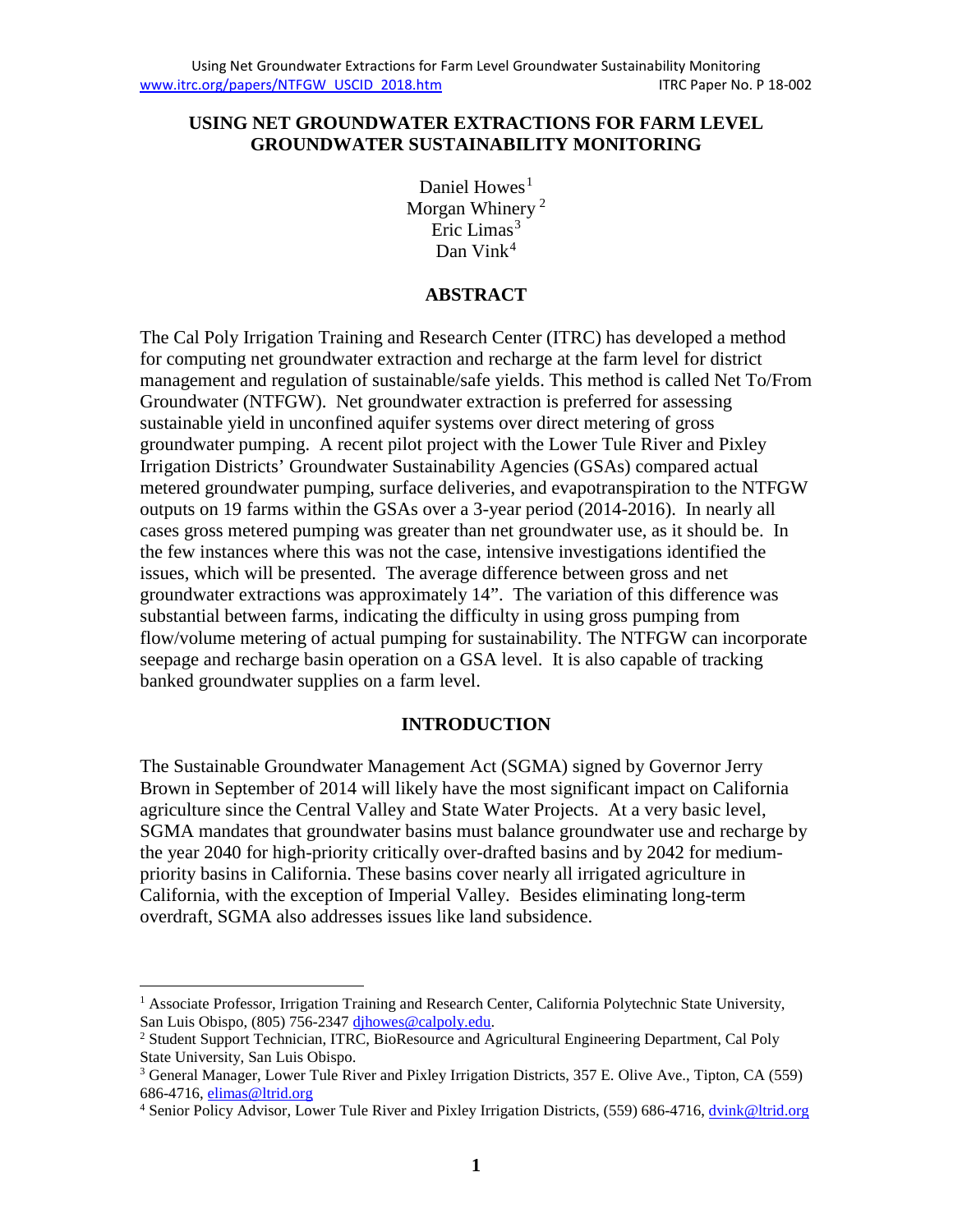Using Net Groundwater Extractions for Farm Level Groundwater Sustainability Monitoring [www.itrc.org/papers/NTFGW\\_USCID\\_2018.htm](http://www.itrc.org/papers/NTFGW_USCID_2018.htm) ITRC Paper No. P 18-002

Under SGMA, local management and implementation are encouraged through GSAs within each subbasin. Each GSA must provide a Groundwater Sustainability Plan (GSP) by 2020 and 2022 for high and medium priority basins, respectively. Plans from GSAs within each subbasin must have a technical agreement (same data and methodologies to develop the plan), which will be accomplished through a coordination agreement, sometimes referred to as Memorandum of Understanding (MOU), among a group made up of all GSAs within each subbasin. However, each GSA can have a different strategy to accomplish "sustainable groundwater management."

A methodology to assist in developing GSPs and enhance groundwater modeling was developed by the primary author and others (Howes et al. 2014). This technique is called Net To/From Groundwater (NTFGW) and provides monthly and annual net groundwater use and recharge spatially throughout a GSA. The resolution (farm/field, district, GSA) of this approach varies based on input data. It relies heavily on the ITRC-METRIC output of actual evapotranspiration (actual ETc) developed from remote sensing and ground-based weather data (Howes et al. 2012a, Howes et al. 2012b). It also relies on surface water applications or diversions minus spills/drainage with a GSA. A more general description of the process and need for net groundwater use for groundwater management was provided by Burt (2016).

### **Location**

The study was conducted with the cooperation and support of Lower Tule River Irrigation District (LTRID) and Pixley Irrigation District (PID). Each district is its own GSA. Both districts are managed by the same district staff (General Manager, etc.) from a single office, although each have their own Board of Directors. The combined district and GSA management is called Lower Tule River and Pixley Irrigation Districts (LTRPID). The study was conducted over both GSAs/irrigation districts.

The GSAs are located on the eastern side of the Southern San Joaquin Valley, around Tipton and Pixley, California. This is between Fresno and Bakersfield, CA approximately 15 miles south of Tulare, CA. Lower Tule River ID is a Central Valley Project contractor receiving class 1 and 2 water from the Friant Kern Canal. LTRID also receives water from the Tule River with storage in Lake Success. Pixley Irrigation District receives excess water when available through purchases; however, growers mainly rely on groundwater. LTRID and PID have boundary areas of approximately 103,000 acres (41,680 hectares) and 70,000 acres (28,330 hectares), respectively. Major crops in the area are alfalfa, corn, winter small grains, almonds, and pistachios. This is a major dairy region in the state.

#### **Objectives**

The objective of this study was to compare the NTFGW approach using ITRC-METRIC with a pilot project that had detailed records of applied water (ground and surface) on multiple fields with various crops, irrigation types, and farm management. While this type of comparison (net vs. gross) has limitations, there are several important aspects that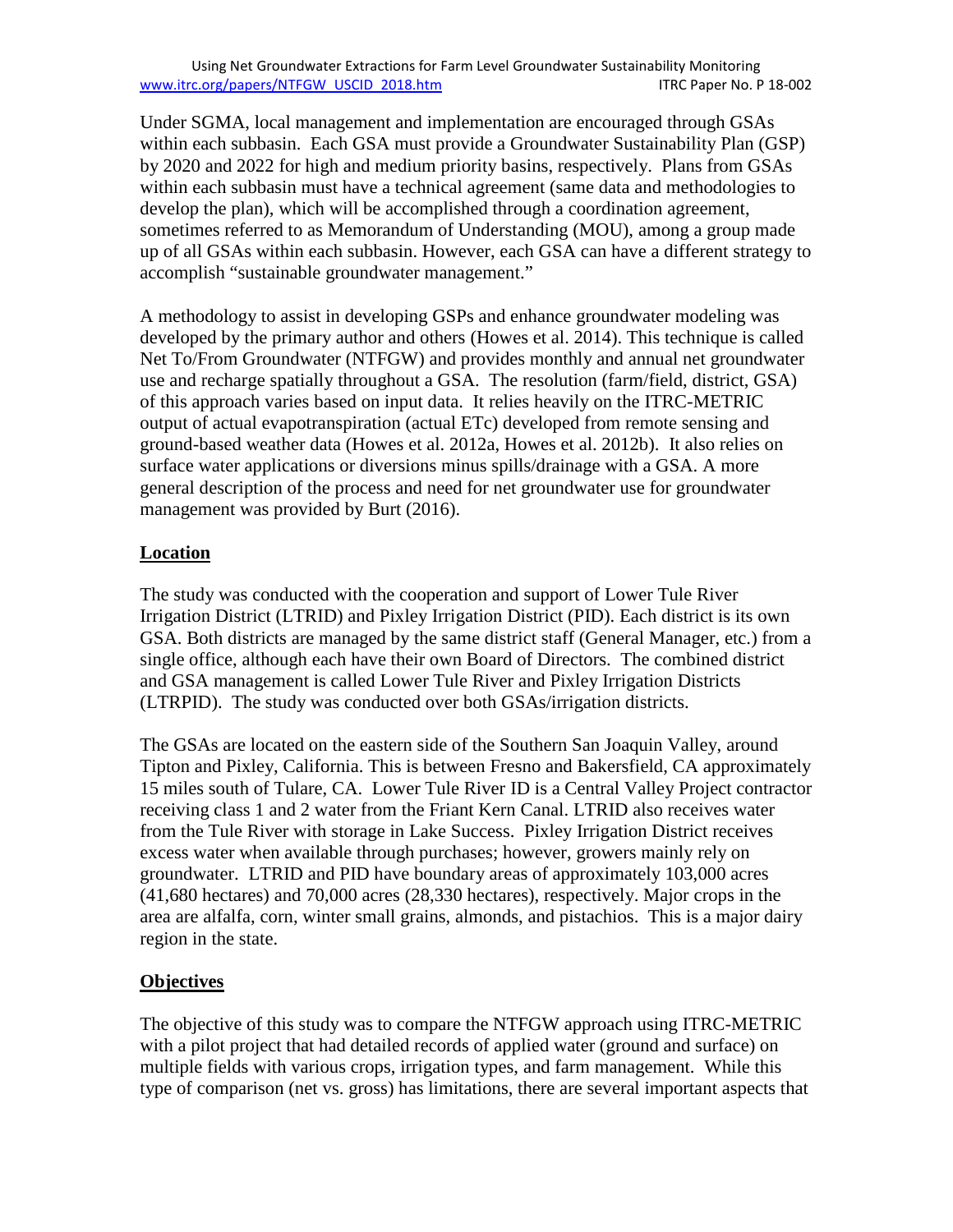can be gained from such an analysis. The first is an understanding of the differences between applied and consumed water in a particular region. The second is quality control of ITRC-METRIC and applied water measurements. Net groundwater use should be less than gross groundwater pumping. If this is not the case, errors must exist in one or more analysis inputs.

## **METHODOLOGY**

LTRPID started a pilot program in 2014 on specific farms (11 to 19 depending on the year) within the districts (shown in Figure 1) collecting well pumping volumes in addition to the surface water inflows already measured. The pilot project started before ITRC began working on the NTFGW for the GSAs. The continuous records from the pilot project farms provided an excellent comparison tool to test the potential for using the NTFGW approach as an alternative to groundwater metering at a farm level.



Figure 1. Pilot projects in LTRID and PID

Farmers volunteered sites for the pilot project, and the sites used were selected based on whether the applied water (surface and ground) could be utilized under a distinct set of criteria. In many cases, on-farm distribution systems allow for movement of multiple water sources to various fields to such an extent that it would make it nearly impossible to conduct this type of evaluation. The pilot project allowed multiple fields to be used for the evaluation, because it is rare to have one supply for one field, but the on-farm distribution system had to be closed so that all water was metered and only applied to the reported fields. It was not possible to determine when and how much water was applied to specific fields within a farm. In these situations, the fields were combined into a farm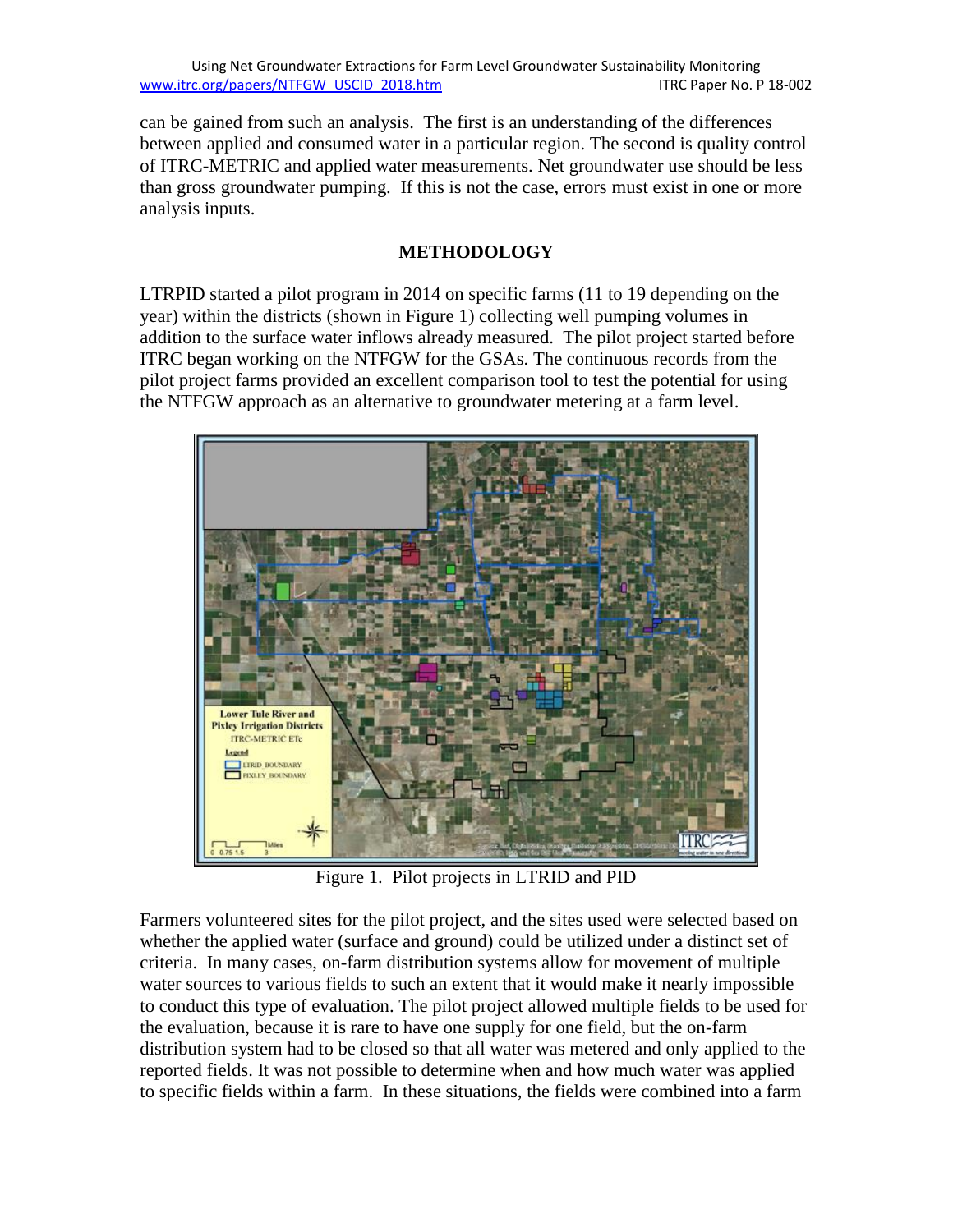and the total applied water, precipitation, and ETc was compared over the aggregated area (termed "farm").

There were two evaluations conducted in this study. The first was a simple annual water balance, comparing irrigation applied plus precipitation with ITRC-METRIC actual ETc. The second compared NTFGW with applied groundwater within each pilot project farm on a monthly basis.

#### **Simple Water Balance**

The initial evaluation on the pilot project farms utilizing a farm water balance was conducted using the pilot project data. The goal was to examine the relationship between total applied water (surface, groundwater, and precipitation) and actual evapotranspiration. In general, over a 12-month period, the ETc should be less than the total applied water assuming the change in soil moisture storage over the period was nominal. The following equation was used in this analysis:

$$
Closure = TAW + P - ETC \tag{1}
$$

Where,

**Total Applied Irrigation Water (TAW):** Taken from district meter readout sheets, this refers to the total volume, including pumped groundwater and irrigation district supplied surface water applied to the pilot project fields. All values were recorded as a volume by the district, and were converted to a depth for each set of fields based on parcel acreages. Note that there were no surface irrigation water deliveries made by the district in 2014 or 2015. After March of 2016, the district began recording groundwater meter readings every three months instead of every month. Therefore, total irrigation applied water is a three-month average, and may not reflect the actual month water was applied. **Precipitation (P):** Total precipitation, as a depth. Spatial precipitation estimates were obtained from the PRISM program at Oregon State University. PRISM datasets are based on ground-measured precipitation at numerous stations throughout the U.S. The monthly precipitation records are used to interpolate the precipitation between stations based on topography and other factors. Raster images were taken from PRISM monthly precipitation data, and were trimmed to fit the approximate project area. Pixel cell size of these images was adjusted to 30 meters by 30 meters using the bilinear interpolation method. Precipitation depths for each field were extracted from these images, and mean precipitation depth for each field was used.

**ETc:** Total evapotranspiration, taken from ITRC-METRIC raster images for 2014-2016.

There are uncertainties in the data provided, as will be discussed. Through the data gathering process, there were issues that arose related to how applied data was presented or organized. Even with just 19 farms, understanding and correcting the data took several meetings with district staff and visits to the fields to reconcile issues. This highlights the challenge of implementing a district-wide metering program.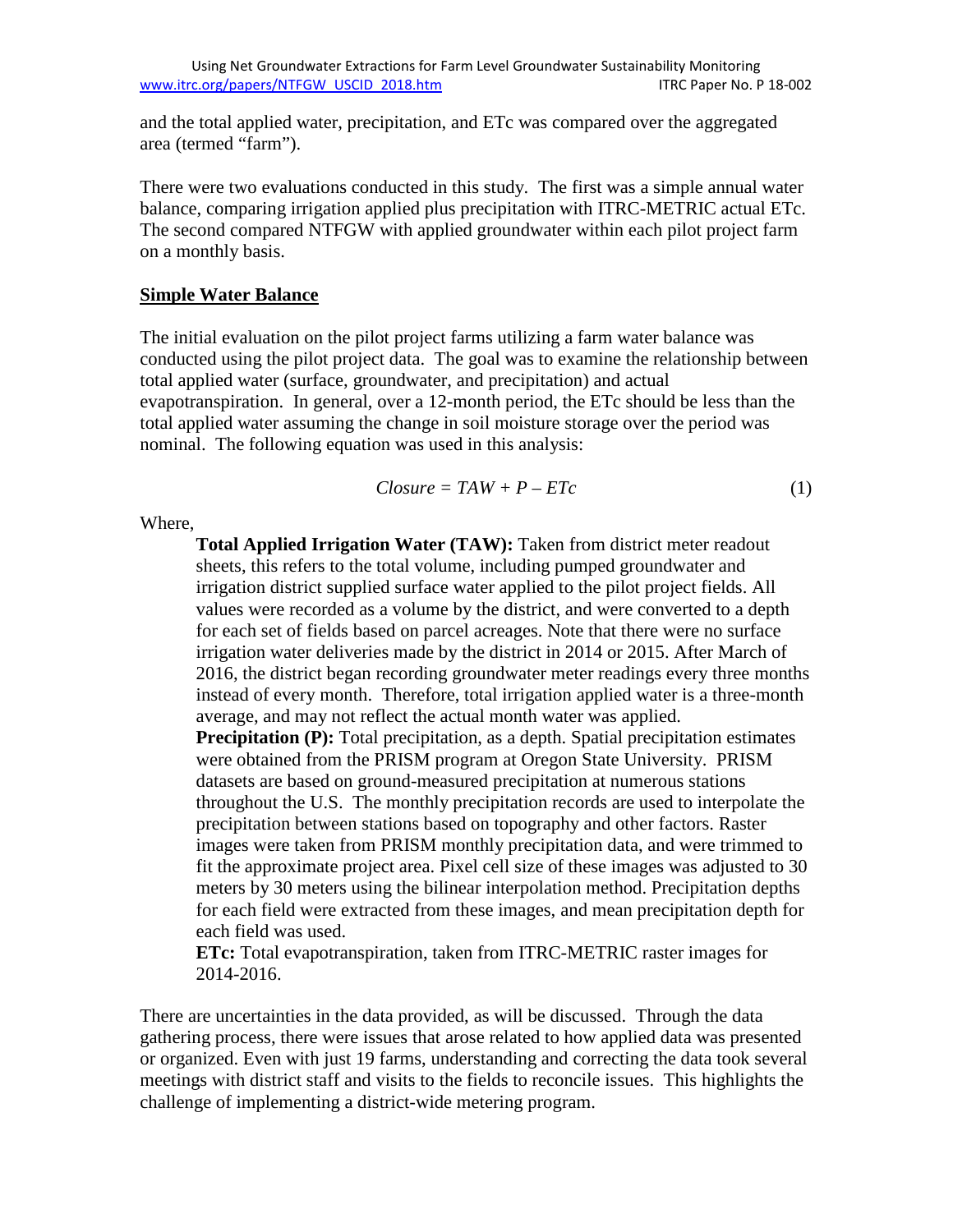# **NTFGW**

The NTFGW was utilized on all areas of both GSAs, and pilot project fields were extracted for comparison. The total NTFGW evaluation was conducted from 2008-2016 (excluding 2012). The pilot project analysis data contained in this study was from 2014- 2016. Figure 2 shows a simple schematic of the individual components for estimating the *Net To and From Groundwater* (*NTFGW*).



Figure 2. Schematic showing the components for computing the net to and from groundwater

The main components of NTFGW shown in Figure 2 include:

- 1. Applied surface water (canal water)
- 2. Precipitation
- 3. ITRC-METRIC actual evapotranspiration (ET)
- 4. Irrigation runoff
- 5. Non-irrigation runoff (precipitation runoff)
- 6. Surface water and precipitation soil moisture depletion (SMD\*) to account for carryover

The *NTFGW* was computed monthly using the following equation:

*NTFGW = Applied Surface Water + Precipitation – ET – Irrigation Runoff – Non-Irrigation Runoff* (2)

In this region there is no surface drainage to remove on-farm runoff. Most surfaceirrigated fields have a tailwater return pond or do not use tailwater. Both irrigation and non-irrigation runoff were zero in this analysis. Precipitation from the Oregon State PRISM program was used as it provides spatially varied precipitation over the region. Applied surface water was provided by the districts through monthly database records for each turnout in the project area. The turnouts were tied to the parcels/fields where that water would be utilized.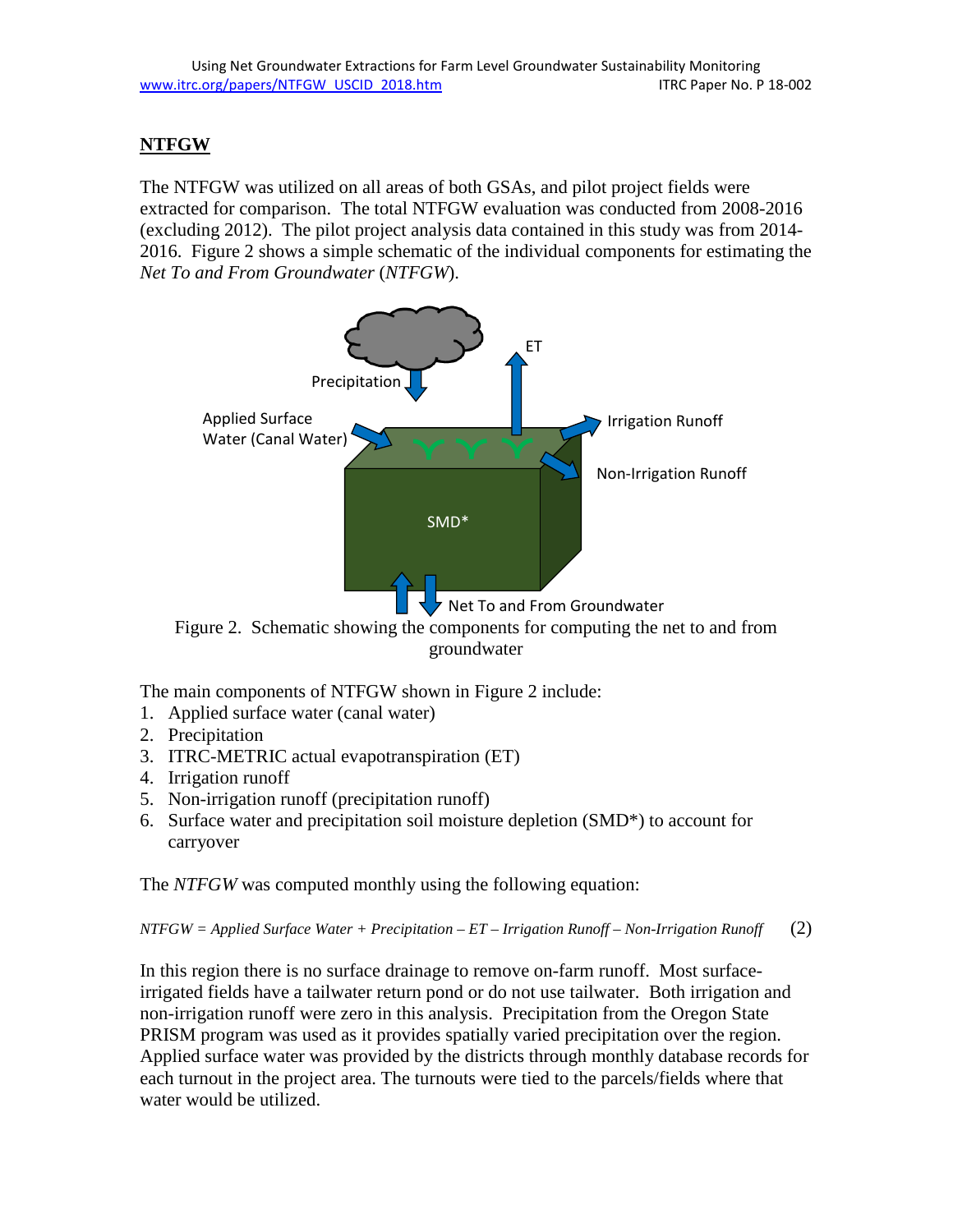On a monthly time step, this equation must include the soil moisture depletion (SMD) at the beginning of the month. In order to determine SMD, the soil type and general crop type are needed to determine the soil's available water holding capacity in the crop's root zone. The initial SMD is estimated based on prior months' (November and December) precipitation amounts. The evaluation of monthly NTFGW requires several checks on Equation 2 based on the SMD to account for carryover of precipitation and applied water from month to month.

Note that groundwater pumping is not an input into NTFGW. Instead, the net groundwater use or recharge is the remainder or closer to the equation.

#### **RESULTS AND DISCUSSION**

Results from the simple farm water balance are shown in Table 1 for the three analysis years. These annual results are based on calendar year totals shown as a depth (inches). The farm code is the anonymous code indicating different farmers/owners. The crop types and irrigation methods are shown. Irrigation (IRR) is identified as "S" for surface irrigation and "DM" for drip/microspray. ET is the actual evapotranspiration over the 12 month period. Total precipitation is used rather than effective precipitation, because the annual total ETc includes precipitation evaporation and plant transpiration.

The simplified evaluation shows that several farms had higher ET than applied water plus precipitation. Fields 4 and 16 showed a negative closure in both 2014 and 2015. Field 6 had a negative closure in 2015 only. Fields 9 and 14 indicated higher ET than applied water in 2016. There are several likely causes for these. One is that the simple balance does not account for carryover soil moisture storage from year to year. The NTFGW evaluation accounts for this carryover and will be examined next.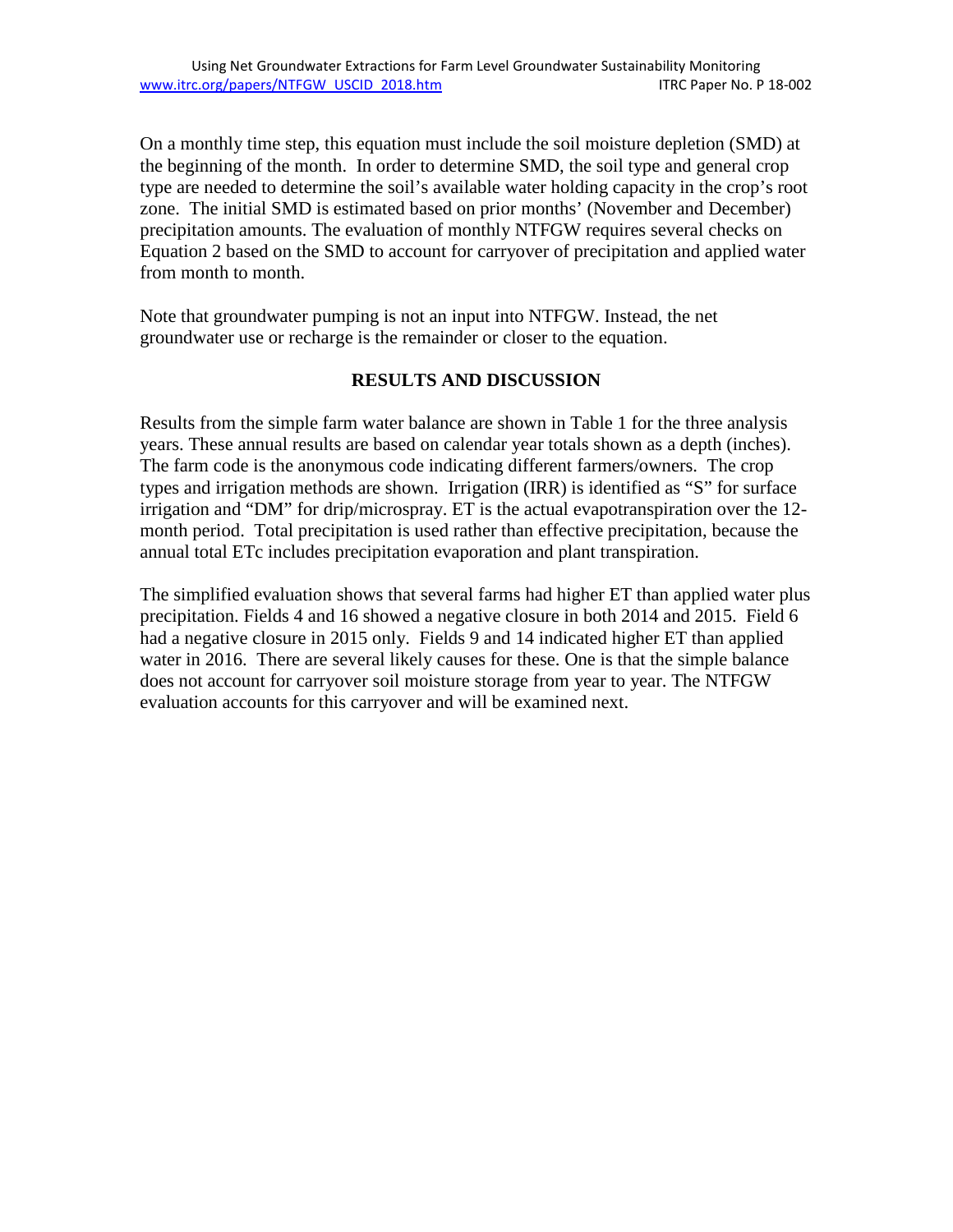|                            | CROP*             | <b>IRR</b> | 2014              |           |                    |                        | 2015              |           |                    |                        | 2016              |           |                    |                        |
|----------------------------|-------------------|------------|-------------------|-----------|--------------------|------------------------|-------------------|-----------|--------------------|------------------------|-------------------|-----------|--------------------|------------------------|
| <b>FARM</b><br><b>CODE</b> |                   |            | <b>ET</b><br>(IN) | P<br>(IN) | <b>TAW</b><br>(IN) | <b>CLOSURE</b><br>(IN) | <b>ET</b><br>(IN) | P<br>(IN) | <b>TAW</b><br>(IN) | <b>CLOSURE</b><br>(IN) | <b>ET</b><br>(IN) | P<br>(IN) | <b>TAW</b><br>(IN) | <b>CLOSURE</b><br>(IN) |
| $\mathbf{1}$               | <b>DAIRY</b>      | S          |                   |           |                    |                        | 37.1              | 5.7       | 48.3               | 16.8                   | 35.5              | 7.8       | 52.2               | 24.5                   |
| 2                          | <b>PISTACHIOS</b> | <b>DM</b>  |                   |           |                    |                        | 17.4              | 5.7       | 27.8               | 16.1                   | 19.8              | 7.5       | 46.6               | 34.3                   |
| 3                          | <b>DAIRY</b>      | S          | 33.5              | 6.2       | 45.2               | 17.8                   | 37.3              | 6.2       | 41.2               | 10.2                   | 30.1              | 8.4       | 40.5               | 18.8                   |
| 4                          | <b>ALMONDS</b>    | <b>DM</b>  | 48.8              | 6.9       | 36.8               | (5.0)                  | 43.8              | 7.5       | 35.5               | (0.7)                  | 54.2              | 9.6       | 50.2               | 5.6                    |
| 5                          | <b>DAIRY</b>      | S          | 37.6              | 6.1       | 47.8               | 16.4                   | 38.3              | 5.8       | 39.8               | 7.2                    | 33.6              | 8.1       | 34.8               | 9.3                    |
| 6                          | <b>PISTACHIOS</b> | <b>DM</b>  | 43.5              | 6.3       | 37.5               | 0.3                    | 34.5              | 6.1       | 26.6               | (1.7)                  | 39.0              | 8.3       | 41.1               | 10.4                   |
| 7                          | <b>WALNUTS</b>    | <b>DM</b>  | 34.8              | 6.9       | 37.3               | 9.4                    | 30.2              | 7.4       | 34.7               | 11.8                   |                   |           |                    |                        |
| 8                          | <b>ALMONDS</b>    | <b>DM</b>  |                   |           |                    |                        | 36.8              | 6.2       | 36.0               | 5.4                    | 46.1              | 8.3       | 42.1               | 4.3                    |
| 9                          | <b>ALMONDS</b>    | <b>DM</b>  | 43.7              | 6.3       | 42.5               | 5.0                    | 41.3              | 6.1       | 39.6               | 4.5                    | 49.9              | 8.3       | 39.1               | (2.4)                  |
| 10                         | <b>WALNUTS</b>    | <b>DM</b>  | 47.6              | 7.1       | 43.0               | 2.6                    | 40.7              | 7.6       | 34.8               | 1.7                    | 47.9              | 9.9       | 46.7               | 8.7                    |
| 11                         | <b>GRAPES</b>     | <b>DM</b>  | 41.0              | 5.8       | 37.4               | 2.2                    | 34.7              | 5.7       | 34.6               | 5.6                    | 44.9              | 7.8       | 38.9               | 1.8                    |
| 12                         | <b>TOMATOES</b>   | <b>DM</b>  |                   |           |                    |                        | 23.1              | 6.2       | 19.6               | 2.7                    | 26.5              | 8.4       | 25.4               | 7.4                    |
| 13                         | <b>DAIRY</b>      | S          |                   |           |                    |                        | 35.4              | 7.4       | 51.4               | 23.4                   | 33.2              | 9.6       | 67.8               | 44.2                   |
| 14                         | <b>ALMONDS</b>    | DM         | 31.1              | 5.9       | 32.1               | 6.9                    | 34.4              | 5.9       | 36.7               | 8.2                    | 44.1              | 8.0       | 35.0               | (1.0)                  |
| 15                         | <b>DAIRY</b>      | S          | 27.3              | 6.5       | 53.1               | 32.4                   | 28.7              | 6.6       | 44.6               | 22.6                   | 24.8              | 8.9       | 47.7               | 31.9                   |
| 16                         | <b>WHT/CORN</b>   | <b>DM</b>  | 45.3              | 5.8       | 37.9               | (1.6)                  | 48.1              | 5.6       | 36.6               | (5.9)                  | 38.4              | 7.7       | 32.9               | 2.2                    |
| 17                         | <b>PISTACHIOS</b> | <b>DM</b>  |                   |           |                    |                        | 4.0               | 6.2       | 6.7                | 9.0                    | 6.2               | 8.4       | 12.6               | 14.9                   |
| 18                         | <b>ALMONDS</b>    | <b>DM</b>  |                   |           |                    |                        | 35.9              | 6.3       | 36.5               | 6.8                    | 42.8              | 8.5       | 40.2               | 5.8                    |
| 19                         | <b>PISTACHIOS</b> | <b>DM</b>  |                   |           |                    |                        | 30.5              | 6.1       | 36.4               | 12.0                   | 34.8              | 8.3       | 36.5               | 9.9                    |
| <b>WEIGHTED AVERAGE</b>    |                   |            | 35.3              | 6.26      | 44.55              | 15.51                  | 33.3              | 6.22      | 39.24              | 12.17                  | 32.9              | 8.36      | 43.68              | 19.12                  |

Table 1. Simplified annual water balance results with results in inches

*\*Dairy includes multiple fields that could be alfalfa, corn, sorghum, and winter grain hay. Some fields may be double cropped. Information on perennial crop age is shown in the Farm Information and Observations. Blank cells indicate the farms were not in the program that year.*

The results from the NTFGW evaluation are shown in Table 2. NTFGW can be either a positive (net recharge to groundwater) or negative (net groundwater use). The Applied from GW is shown as a positive, and should therefore be compared to the absolute value of the NTFGW. It is not expected that the two values used for comparison will be equal. Applied from Groundwater (GW) is a total gross pumping value while NTFGW is a net. The absolute value of NTFGW should be less than the Applied GW.

The evaluation shows that two fields in 2014, and one of the fields in 2015, has NTFGW greater than the gross applied groundwater. Fields 4 and 16 also show higher ETc than applied water in Table 1 in 2014. Field 4 in 2015 did not show greater NTFGW than applied water. It can be concluded that carryover storage from previous years was the cause for higher ETc than applied water from the simplified water balance. The monthly, continuous analysis used for NTFGW is a better evaluation tool to track actual groundwater consumption.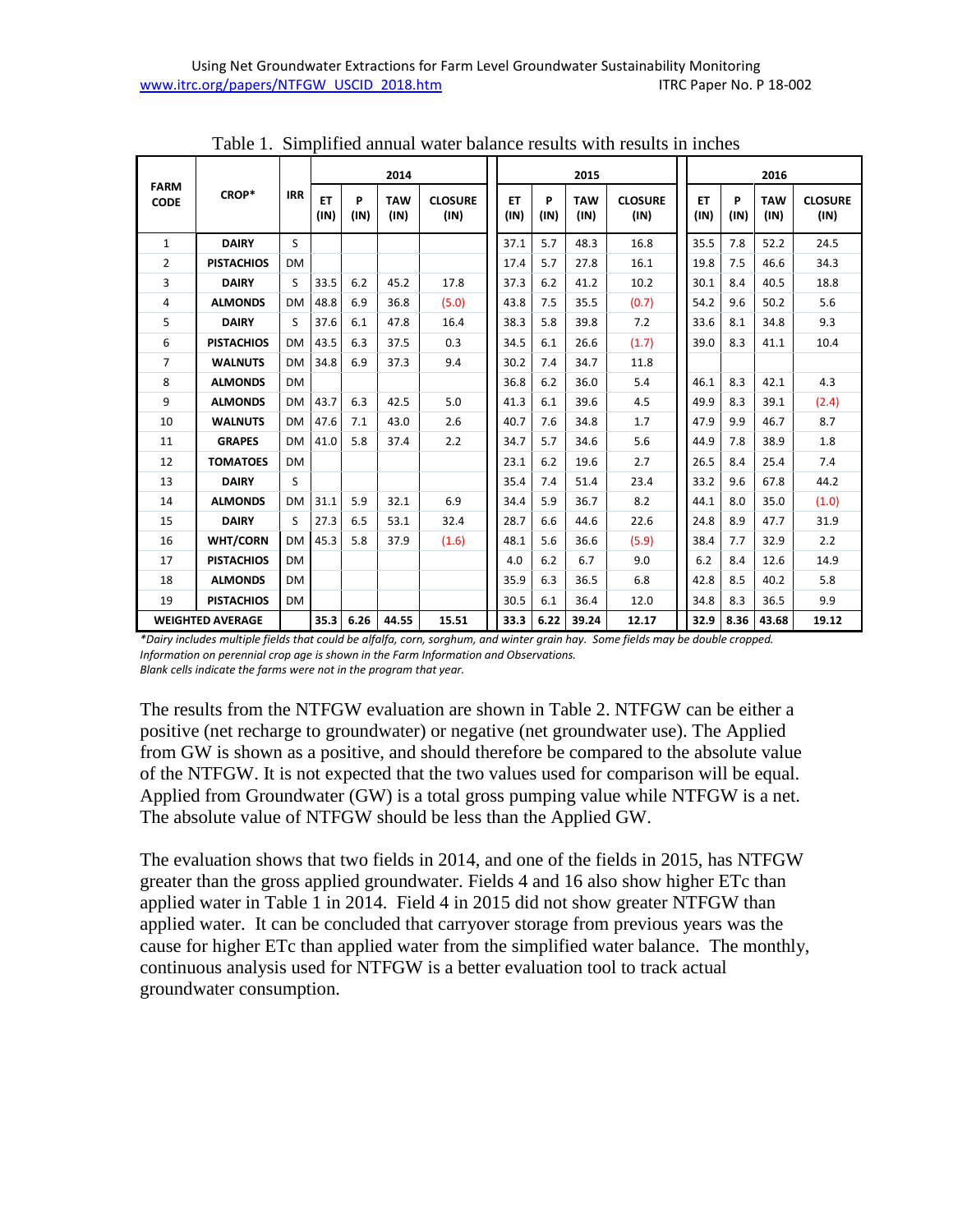| Table 2. Comparison of water applied from Groundwater and NTFGW analysis results. |
|-----------------------------------------------------------------------------------|
| Values in red indicate applied water lower than NTFGW result. Negative values for |
| NTFGW indicate water taken from groundwater. Units are in inches.                 |

|                         |              | 2014 <sup>1</sup> |               | 2015           |               | 2016           |               |  |
|-------------------------|--------------|-------------------|---------------|----------------|---------------|----------------|---------------|--|
| <b>FARM</b>             |              | <b>APPLIED</b>    | <b>NTFGW</b>  | <b>APPLIED</b> | <b>NTFGW</b>  | <b>APPLIED</b> | <b>NTFGW</b>  |  |
| <b>CODE</b>             | <b>ACRES</b> | <b>FROM GW</b>    | <b>RESULT</b> | <b>FROM GW</b> | <b>RESULT</b> | <b>FROM GW</b> | <b>RESULT</b> |  |
| 1                       | 717.1        |                   |               | 48.3           | $-30.6$       | 51.0           | $-25.7$       |  |
| $\overline{2}$          | 484.1        |                   |               | 27.8           | $-9.1$        | 36.8           | $-2.8$        |  |
| 3                       | 935.4        | 45.2              | $-27.9$       | 41.2           | $-29.1$       | 40.5           | $-20.5$       |  |
| $\overline{4}$          | 115.1        | 36.8              | $-42.2$       | 35.5           | $-34.1$       | 50.2           | $-39.6$       |  |
| 5                       | 717.3        | 47.8              | $-28.3$       | 39.8           | $-29.7$       | 31.0           | $-21.7$       |  |
| 6                       | 156.4        | 37.5              | $-36.8$       | 26.6           | $-26.1$       | 33.6           | $-21.7$       |  |
| $\overline{7}$          | 78.8         | 37.3              | $-29.7$       | 34.7           | $-22.7$       |                |               |  |
| $\,8\,$                 | 77.9         |                   |               | 36.0           | $-29.4$       | 42.1           | $-37.0$       |  |
| 9                       | 157.0        | 42.5              | $-38.1$       | 39.6           | $-32.9$       | 39.1           | $-32.7$       |  |
| 10                      | 77.6         | 43.0              | $-42.4$       | 34.8           | $-32.2$       | 29.5           | $-22.9$       |  |
| 11                      | 153.2        | 37.4              | $-36.4$       | 34.6           | $-27.3$       | 38.9           | $-34.7$       |  |
| 12                      | 157.8        |                   |               | 19.6           | $-15.9$       | 25.4           | $-11.8$       |  |
| 13                      | 469.9        |                   |               | 51.4           | $-26.5$       | 57.7           | $-12.5$       |  |
| $14^{2}$                | 312.2        | 32.1              | $-30.0$       | 36.7           | $-26.9$       | 35.0           | $-35.0$       |  |
| 15                      | 616.5        | 53.1              | $-22.5$       | 44.6           | $-21.7$       | 47.7           | $-15.3$       |  |
| 16                      | 38.3         | 37.9              | $-41.5$       | 36.6           | $-40.9$       | 32.9           | $-29.9$       |  |
| 17                      | 102.7        |                   |               | 6.7            | 1.1           | 12.6           | 3.0           |  |
| 18                      | 118.0        |                   |               | 36.5           | $-28.6$       | 40.2           | $-35.8$       |  |
| 19                      | 206.3        |                   |               | 36.4           | $-23.1$       | 36.5           | $-27.5$       |  |
| <b>WEIGHTED AVERAGE</b> |              | 44.5              | $-25.4$       | 39.2           | $-23.4$       | 40.9           | $-17.6$       |  |

*1Blank cells indicate that the field was not in the program that year.*

*2Participant 14 only had 1 of the 2 fields in the program in 2014 (139 acres). Both fields were in the program in 2015 and 2016.*

### **Evaluation of Fields with Higher ET than Applied Water**

ITRC went to each field that had higher ET than applied water identified in Table 1 in an attempt to determine what might cause this issue. Additionally, ITRC-METRIC was examined as part of this evaluation. These investigations were conducted prior to the completion of the full NTFGW processing, which reconciled the majority of the issues. Issues were found with Farms 4 and 16 that will be discussed.

### *Participant 4*

During visits to this field in 2017, it was observed that the flow meter (propeller meter) had significant instability in the flow rate reading. While flow rate indicators (needle) traditionally vary (bounce between flows) this particular meter's flow rate indicator varied by nearly 50% of the flow, bouncing regularly from 550 to 1000 GPM (2,000 to 3,785 LPM) as shown in Figure 3. In good installations, the normal variance is not an issue because the totalizer (volume readout) buffers the variance out. However, the large variance seen at the Participant 4 field is not typical and is likely an issue that will impact the volume totalizer as well.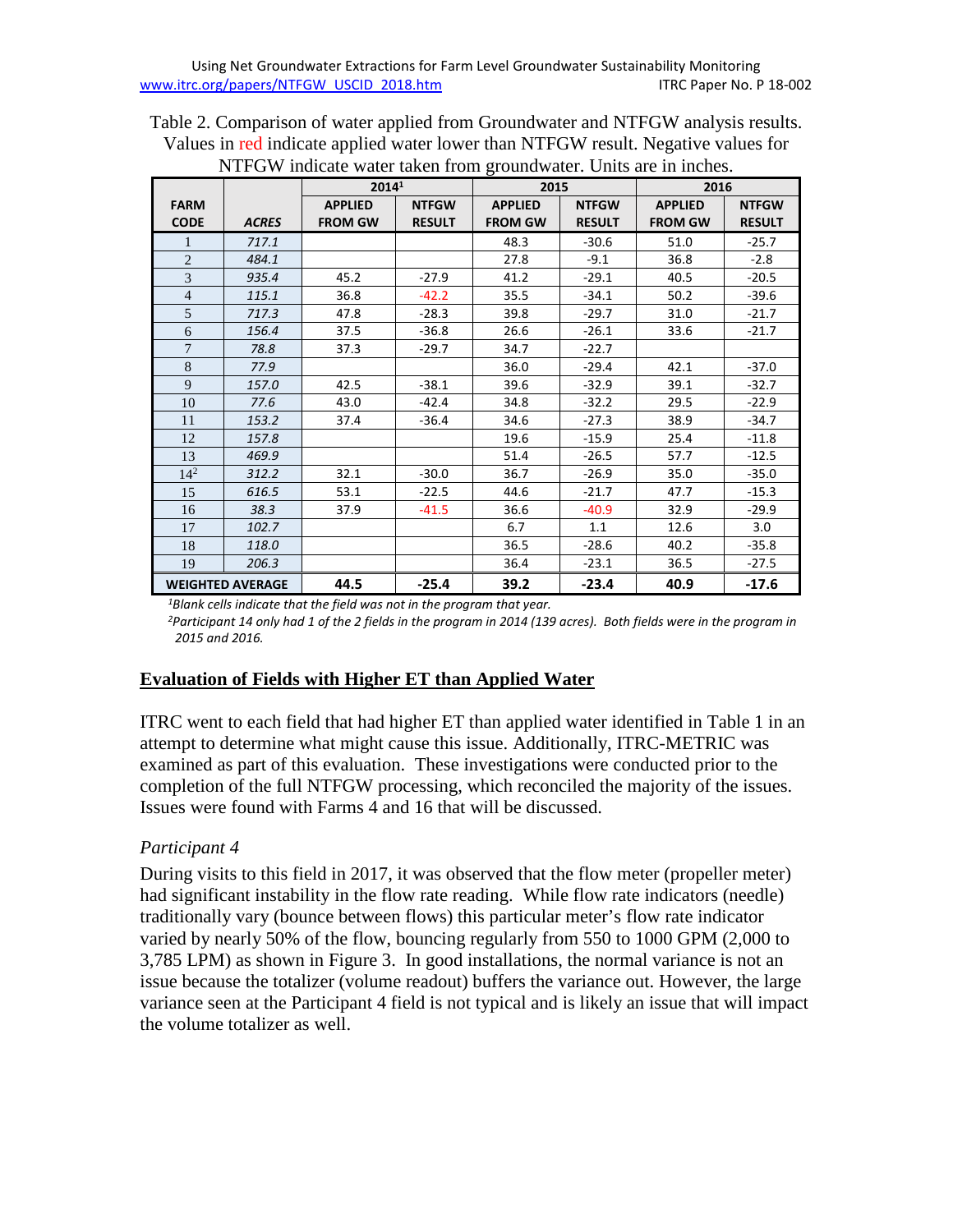Using Net Groundwater Extractions for Farm Level Groundwater Sustainability Monitoring [www.itrc.org/papers/NTFGW\\_USCID\\_2018.htm](http://www.itrc.org/papers/NTFGW_USCID_2018.htm) ITRC Paper No. P 18-002



 Figure 3. Participant 4's flow meter reading fluctuated continuously from low (left) to high (right) values as the photos were being taken

An examination of the flow measurement location and overall pump, filter, and meter installation indicated that the likely problem is with air in the pipeline. Participant 4 uses a gravity overflow screen upstream of the booster pump that supplies pressure to the microsprayers' irrigation system. The flow meter is located downstream of the booster pump (Figure 4), approximately 10 pipe diameters from any upstream obstructions. The likely problem is the lack of a continuous acting air vent (or any air vent) between the pump and the flow meter. Entrained air from the gravity overflow screen, traveling through the pipe likely cause the flow measurement indicator to vary wildly and leads to volumetric measurement errors.

The solution to this problem is to add a dual purpose, large, continuous acting air vent to the top of the pump discharge pipe just after the 90 degree bend. Another of these dual purpose air vents should be installed downstream of the flow meter as the pipe bends 90 degrees down prior to going underground.



Figure 4. Filter station at Participant 4 (left) and flow meter location (right)

### *Participant 16*

Participant 16's field is a subsurface drip system for row/field crops. This site is typically double cropped with a winter small grain harvested for hay or silage and a summer corn harvested for silage. The discrepancy in this field is most likely caused by one or a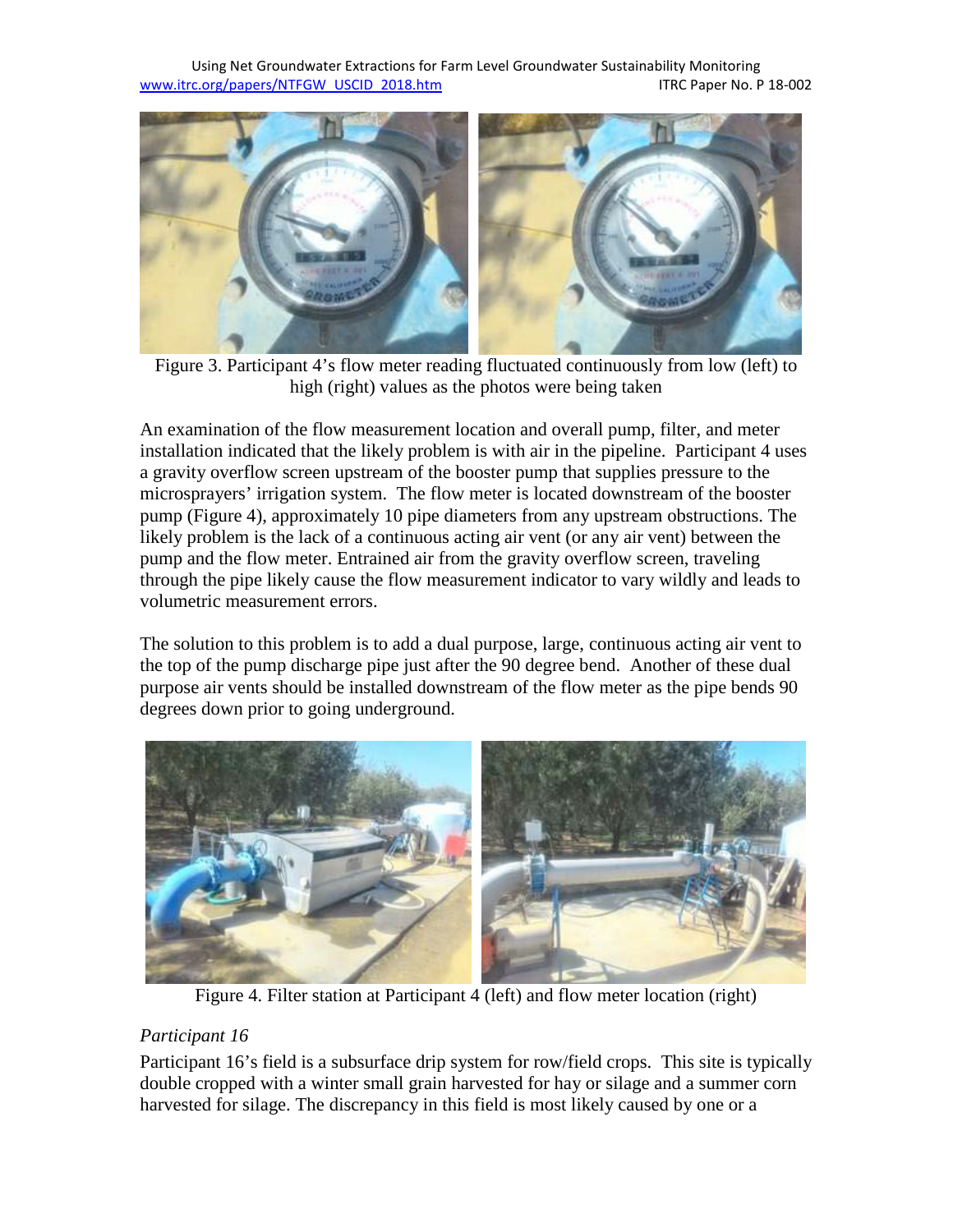combination of two factors. One possibility is that an inaccurate meter shows less total volume than was actually applied to the field. The second potential issue is related to the ETc for the field. Since seasonal crops are grown in this field, the LandSAT imagery used in ITRC-METRIC modeling captured an image on a date close to the harvest of the crop. As a result, when interpolating between image dates, the ITRC-METRIC model would assume that a crop was in the field longer than it was, and ET would be high.

An analysis of LandSAT images in fall of 2015 showed that the large discrepancy between ET and applied water for this year is likely caused by an error in ITRC-METRIC interpolation between these images. LandSAT images used in the modeling were captured on 8/14/2015 and 9/23/2015. Between these image dates, a LandSAT 7 image taken on 8/22/2015 (not used in the METRIC analysis) was examined and this field appears to have been harvested. Considering that the field was harvested between August 14 and August 22, and that the next image date used in the ITRC-METRIC model was captured September 23, the model would have over-estimated the amount of time that a crop was in the field. This would lead to an overestimation of the ET for the months of August and September. In the future, ITRC will utilize images as frequently as possible, especially during the planting and harvest periods, to minimize this issue.

Other items of note include:

- The flow meter is not located at an ideal location in the pipeline. The propeller meter in Figure 5 is only about three or four diameters downstream of the screen filter, which is considered a significant obstruction. The district installed an insert magnetic meter for this project, just upstream of the filter and directly downstream of a check valve and bend. This is a very poor location for a flow meter. It is important to have a proper velocity profile and minimal turbulence with propeller meters. This cannot be guaranteed in this installation at either meter.
- While the farmer states that the surface irrigation system fed by the standpipe shown in Figure 6 is not used, groundwater applications could be missed because there is no flow meter between the standpipe and the well.
- There is a continuous acting air vent on the section of pipe feeding the standpipe, which should eliminate any entrained air during operation. It may be appropriate to install a dual purpose, large, continuous acting air vent upstream of the check valve shown.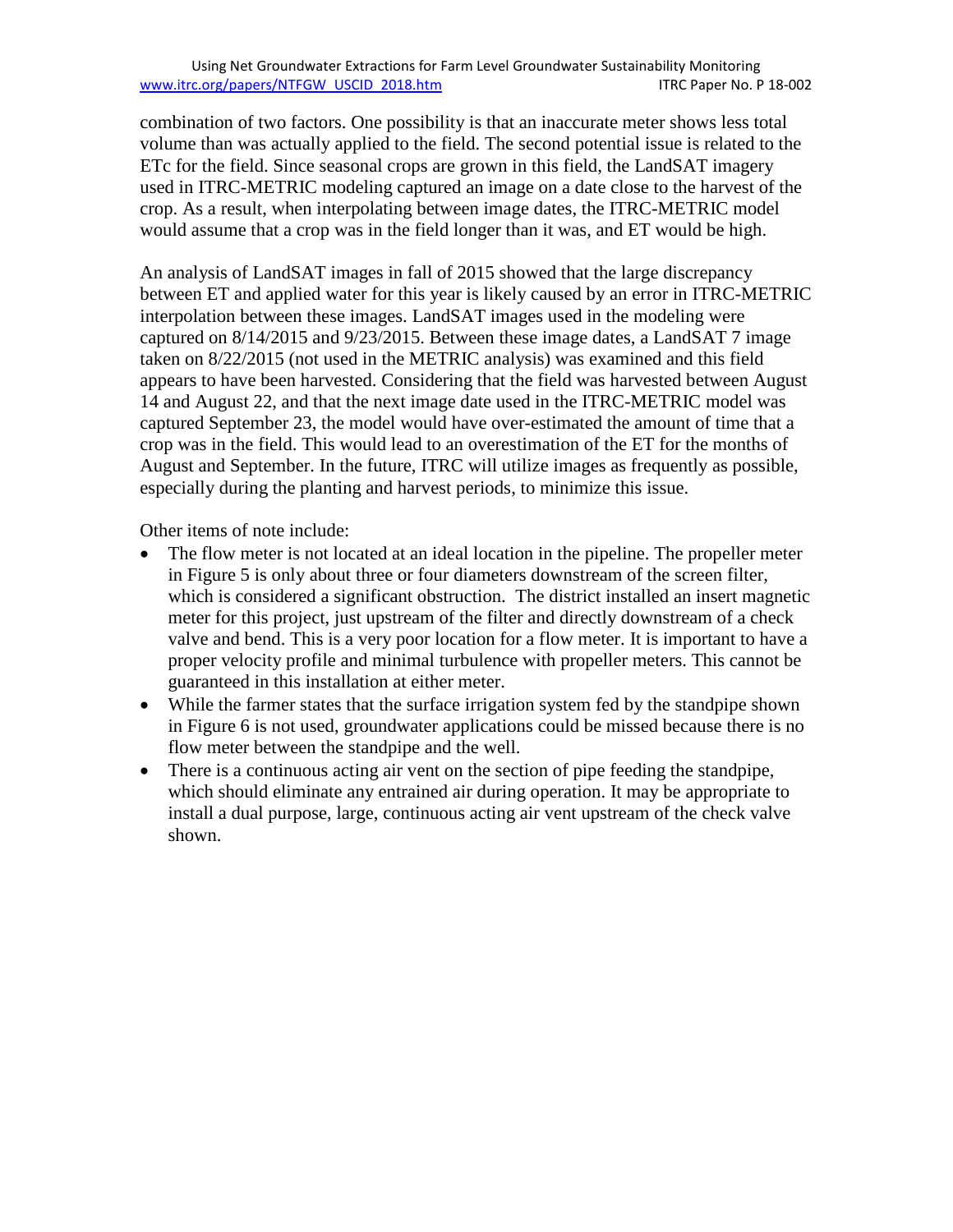Using Net Groundwater Extractions for Farm Level Groundwater Sustainability Monitoring [www.itrc.org/papers/NTFGW\\_USCID\\_2018.htm](http://www.itrc.org/papers/NTFGW_USCID_2018.htm) ITRC Paper No. P 18-002



Figure 5. Filter and pump station at Participant 16



Figure 6. Pipe leading from pump into standpipe at Participant 16

### **CONCLUSION**

The pilot project conducted by LTRPID showed several key details regarding groundwater management. As work began initially, there were significant issues related to where water was being delivered and metered that needed resolution. Significant time was spent with staff determining water accounting. In general, if a groundwater metering program (using individual well meters) were to be in place, the GSA/District staff will need to spend significant amounts of time understanding individual farm groundwater/surface water place-of-use. The cost and effort would be tremendous.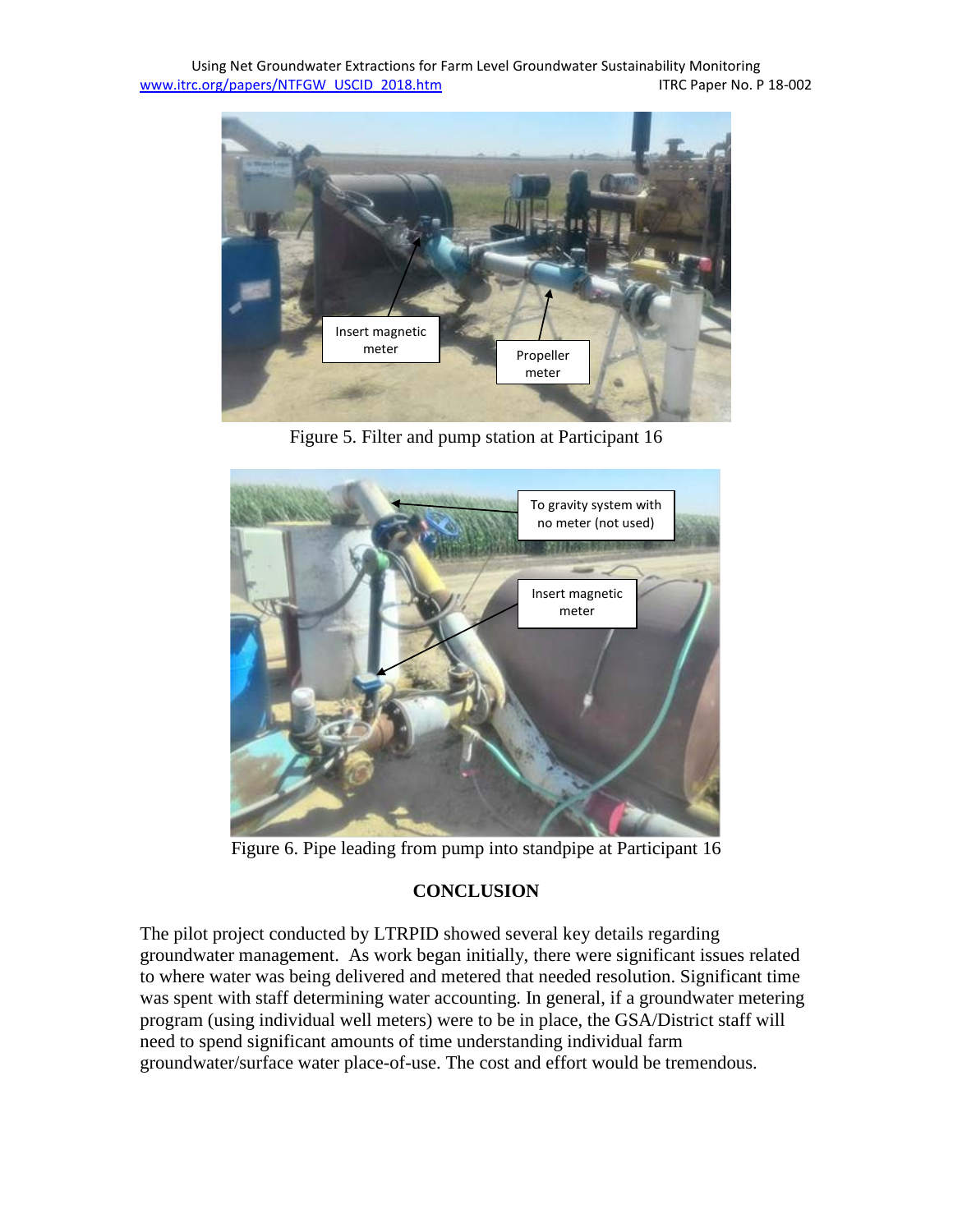Several fields showed higher crop water use (ETc) than applied water in some years. Most of these have been explained or likely issues have been found. Most of the discrepancies found are minor compared to the overall consumption.

A key point found in this analysis is that overall the groundwater pumped is greater than the net groundwater use. This varies by field but was the general trend. This is to be expected since applied water must account for inefficiencies in the irrigation system. The NTFGW analysis is more accurate than a simple water balance because it accounts for monthly and annual soil moisture carryover.

### **Implementation of Net To/From Groundwater (NTFGW)**

ITRC has developed a process to examine net groundwater use without the need to monitor groundwater pumping. This process has been described in this report and elsewhere and can be conducted at various scales from the farm/field, GSA, and basin depending on client needs and input data resolution. NTFGW incorporates surface water diversions, turnout deliveries (for farm/field scale), surface outflows, and precipitation with the monthly ETc to determine net groundwater use. Basically, if precipitation and surface water deliveries exceed ETc, the excess water would be stored in the root zone or moves to the groundwater (net to groundwater). If ETc exceed surface supplies, there is a net extraction from the groundwater to make up the difference. Results are provided spatially at the 30 meter pixel resolution. NTFGW is being used for two purposes:

- 1. Using historical data, to assist in calibration/verification of groundwater models. Equally important, the results provide a directly computation of the future ETc with net zero extraction.
- 2. For future management and regulation of groundwater use within the GSA. Monthly results will be provided to each GSA participant in near real-time (approximately 15 days after surface delivery information is provided to ITRC). Some GSAs are planning on providing this to farmers via a web mapping portal.

Benefits of NTFGW:

- No groundwater metering program with meters at each well is needed. DWR has approved the method as a best available science alternative.
- No estimates on irrigation efficiency are needed. Irrigation efficiency estimates have a high level of uncertainty, vary from field to field, and will change over time. NTFGW simplifies the evaluation of sustainable yield because inherently sustainable yield is a net value of how much groundwater can be consumed in a GSA. There is no need to estimate leaching requirements or other non-consumptive uses of groundwater. Comparing net values eliminates many uncertainties.
- It provides the ability to track net canal seepage and net recharge basin recharge by basin.
- It provides the ability to continuously track banked or over-drafted groundwater on a farm, district, and GSA level.
- It is cost-effective: the anticipated cost will be \$30,000-\$50,000 per year per district/GSA. Actual cost will depend on the district/GSA size and the level of evaluation.